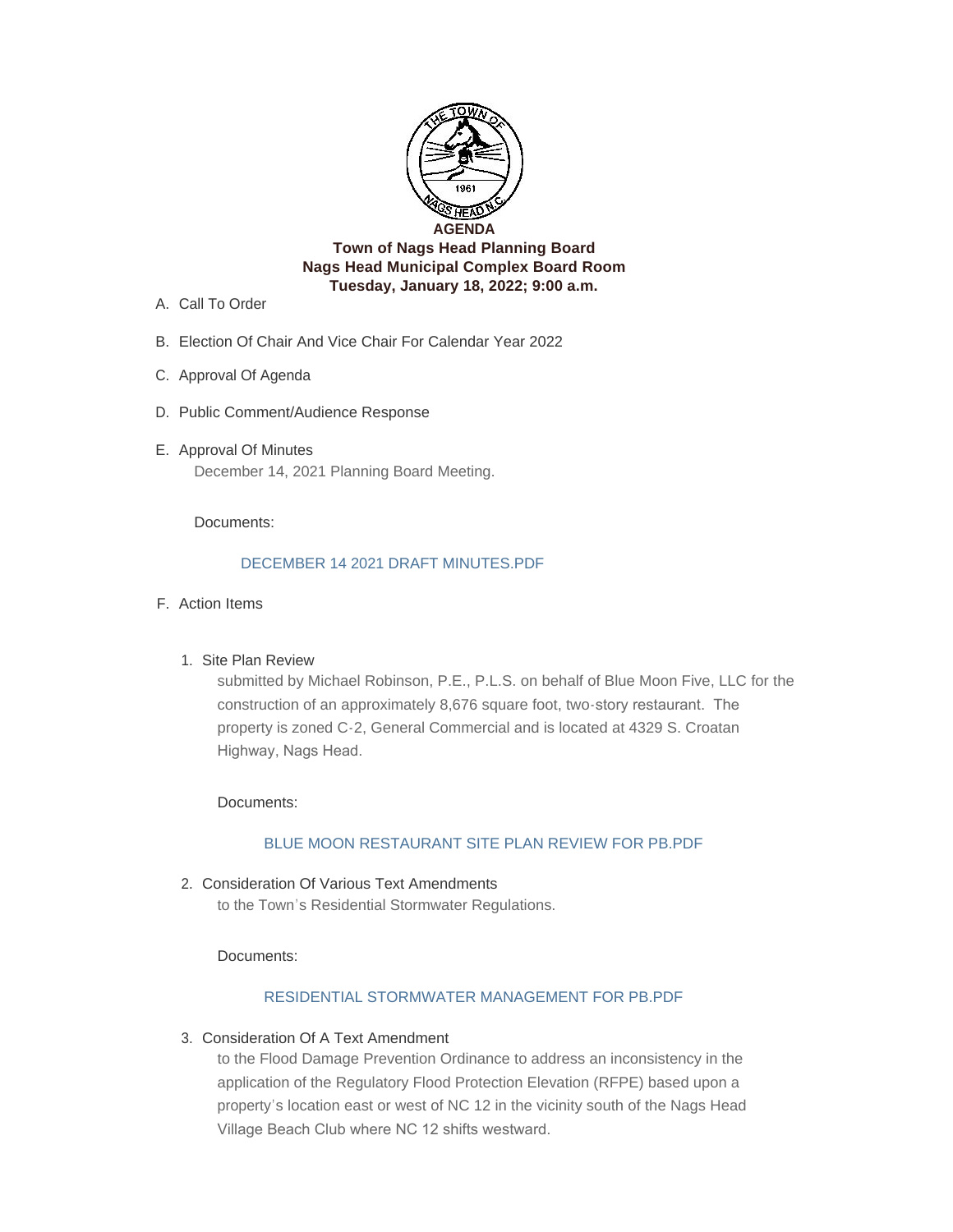#### Documents:

### [FLOOD DAMAGE PREVENTION ORD AMEND 1.14.21 .PDF](http://nagsheadnc.gov/AgendaCenter/ViewFile/Item/3845?fileID=5967)

### 4. Request The Planning Board

initiate consideration of rezoning the property located at 2110 S. Pond Avenue (Nags Head Water Plant) from SED-80, Special Environmental District, to C-3, Commercial Services in advance of the design process for the Public Works Master Plan.

Documents:

## [PW MASTER PLAN REZONING REQUEST PDF FOR PB.PDF](http://nagsheadnc.gov/AgendaCenter/ViewFile/Item/3846?fileID=5961)

5. Conduct The Stakeholder Interview of the Planning Board for the Electric Vehicle Action Plan.

Documents:

### [PB MEMO 1.14.22 EV ACTION PLAN, MEETING MATERIALS.PDF](http://nagsheadnc.gov/AgendaCenter/ViewFile/Item/3847?fileID=5968)

G. Report On Board Of Commissioners Actions January 5, 2022

Documents:

### [JAN 5 2022 BOC ACTIONS KW HIGHLIGHT.PDF](http://nagsheadnc.gov/AgendaCenter/ViewFile/Item/3840?fileID=5963)

- H. Town Updates As Requested
- Discussion Items I.
	- 1. Update On Resilient Coastal Communities Program Re: Goal Setting.

Documents:

[NC COASTAL RESILENT COMMUNITIES PROGRAM, 1.14.22.PDF](http://nagsheadnc.gov/AgendaCenter/ViewFile/Item/3848?fileID=5966)

- 2. Update From Public Services Director, Eric Claussen
- Planning & Development Directors Report, December 28, 2021 3.

Documents:

## [PND DIRECTORS REPORT, JANUARY 2022.PDF](http://nagsheadnc.gov/AgendaCenter/ViewFile/Item/3850?fileID=5962)

4. Update On Short Term Rental Registration

Documents:

### [STR UPDATE FOR PB.PDF](http://nagsheadnc.gov/AgendaCenter/ViewFile/Item/3851?fileID=5964)

5. Continue Discussion Of The Use Of Shipping Containers As Dwellings